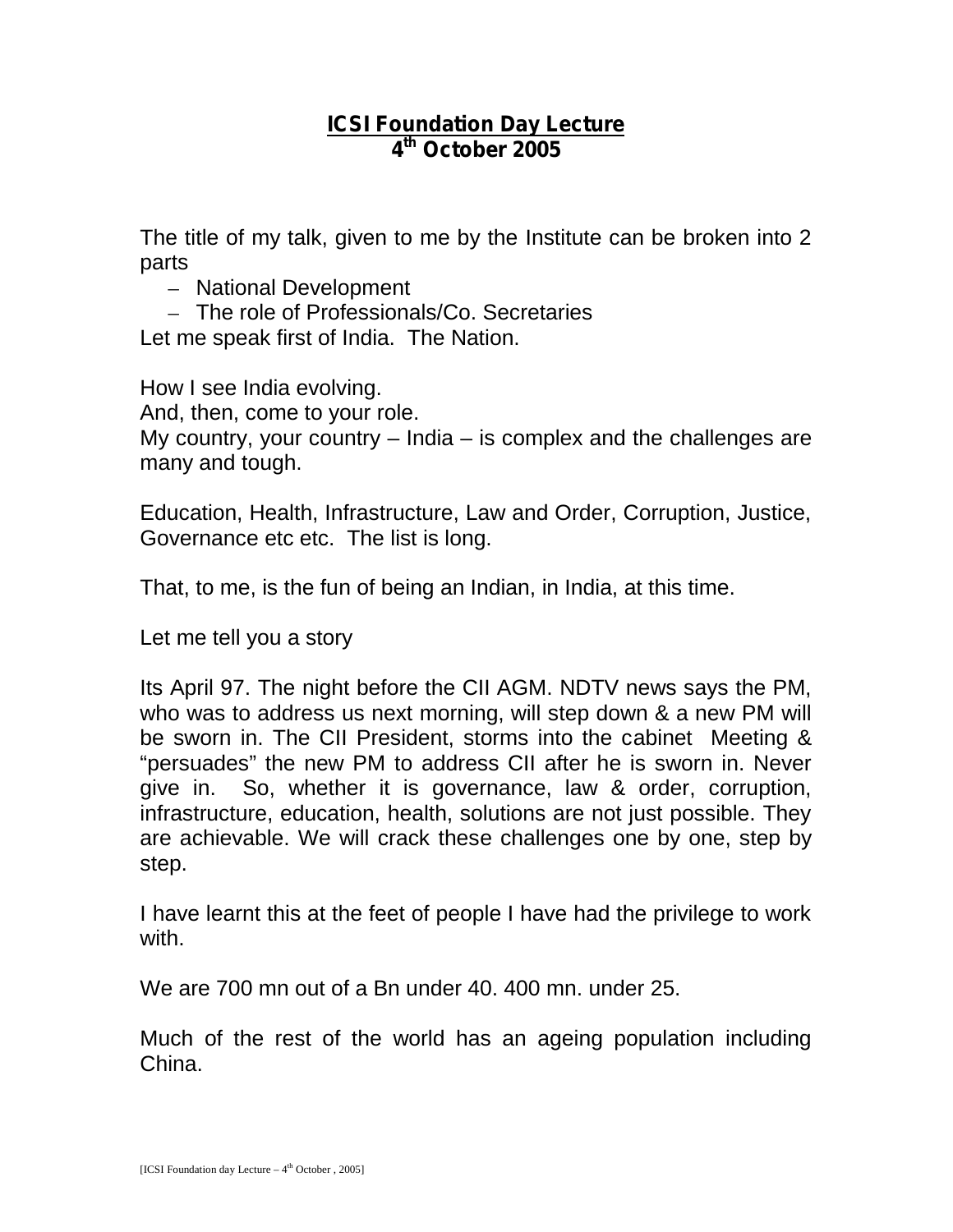What does it mean for our future?

Can our amazingly chaotic democracy deliver a better future?

Let me give you 15 pointers

- 1. India is likely to emerge as the services sector hub of the world. Not just IT but also education, training, healthcare and many other services because of our people resource. This is already talked about.
- 2. India is also likely to become the second factory to the world in manufacturing as the ageing nations have shortage of people to run factories. Bharat Forge Ltd, Sundaram Fastners Ltd, TISCO, Tata Motors, Bajaj, TVS ….
- 3. Our youth will lead an explosion of entrepreneurship from the highly qualified to the disadvantaged but skilled. Its already happening.
- 4. With the food and agri reforms and deregulation, India's emergence as the food factory to the world is a real possibility.
- 5. the capital market of India is likely to match NY, London, Frankfurt and Singapore in the top 5 stock exchanges of the world.
- 6. India's mastery of the internet will help build an "Anytime Anywhere" system using IT.
- 7. With Jamshedpur as the role model, India will see 100 corporate townships across the country managed by company professionals and executives giving a new meaning to urban development.
- 8. In the print and electronic media, India is likely to emerge as a major global player, matching the best and the biggest. Likewise for the Film and Entertainment Industry.
- 9. The sharp rise in oil price will bring conservation to centre stage and Indian R & D technology will find new solutions using ethanol, etc.
- 10. An explosion of investment in infrastructure will bring success in roads, ports, airports and power – repeating the Telecom story. The 2010 story will be different.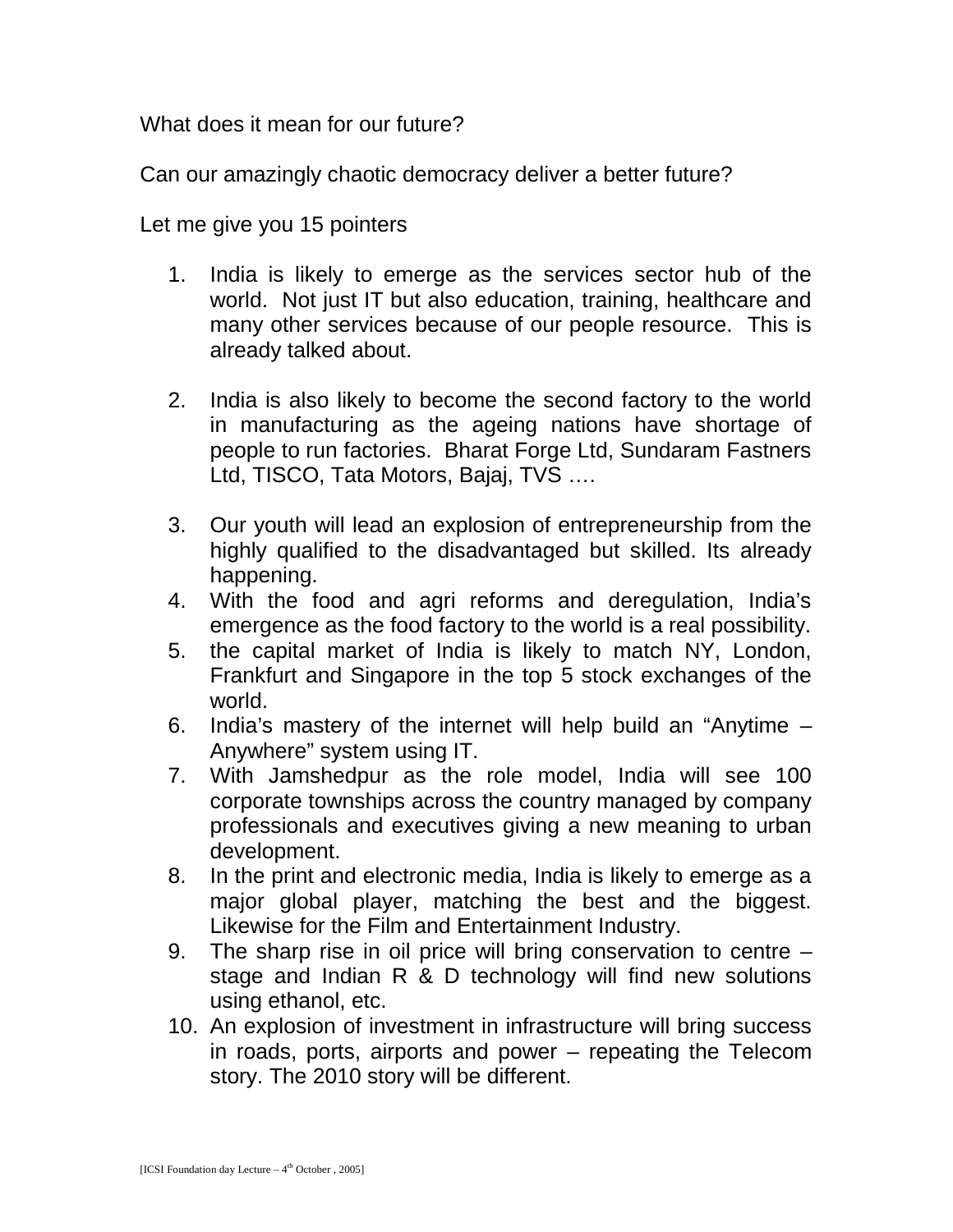- 11. Locally produced and locally distributed power, in clusters of villages, will add new dimension to electrifying our country.
- 12. Women girls will be far more prominent in leadership positions across every social and economic activity – much much more than today.
- 13. India will emerge as a global leader in automotive components and the 1,00,000 rupee car and four wheeler will transform hundreds of million of lives. So will our Pharma and Biotech industries.
- 14. Indians will enjoy globalisation and competition with confidence, a far cry from the defensiveness born out of 44 years of over regulation and protection.
- 15. Finally, India will scale 10% GDP growth levels, providing immense opportunities not only to Indians but, in partnership, to the world. As a result the 600 million people in the villages and the urban poor will become part of the mainstream of economic life in India.

In this India, what your role?

**Building leadership for National Developmentis** Leadership is not only for a CEO. A Chairman. An MD. It is for each one of you as a citizen of the Nation.

Leadership is very much your cup of Tea. Why do I say this? Because, you are the **Centre** of the Company, of the organization. You are the **HUB** of the organization. You are the **Pivot** around whom the company runs.

You can lead in a very different way.

Here are my ideas :

First, you are the conscience – keeper of the company, of its corporate governance, of its disclosures, of its transparency.

Second, you are the protector of its ethics and conduct. You can make the difference.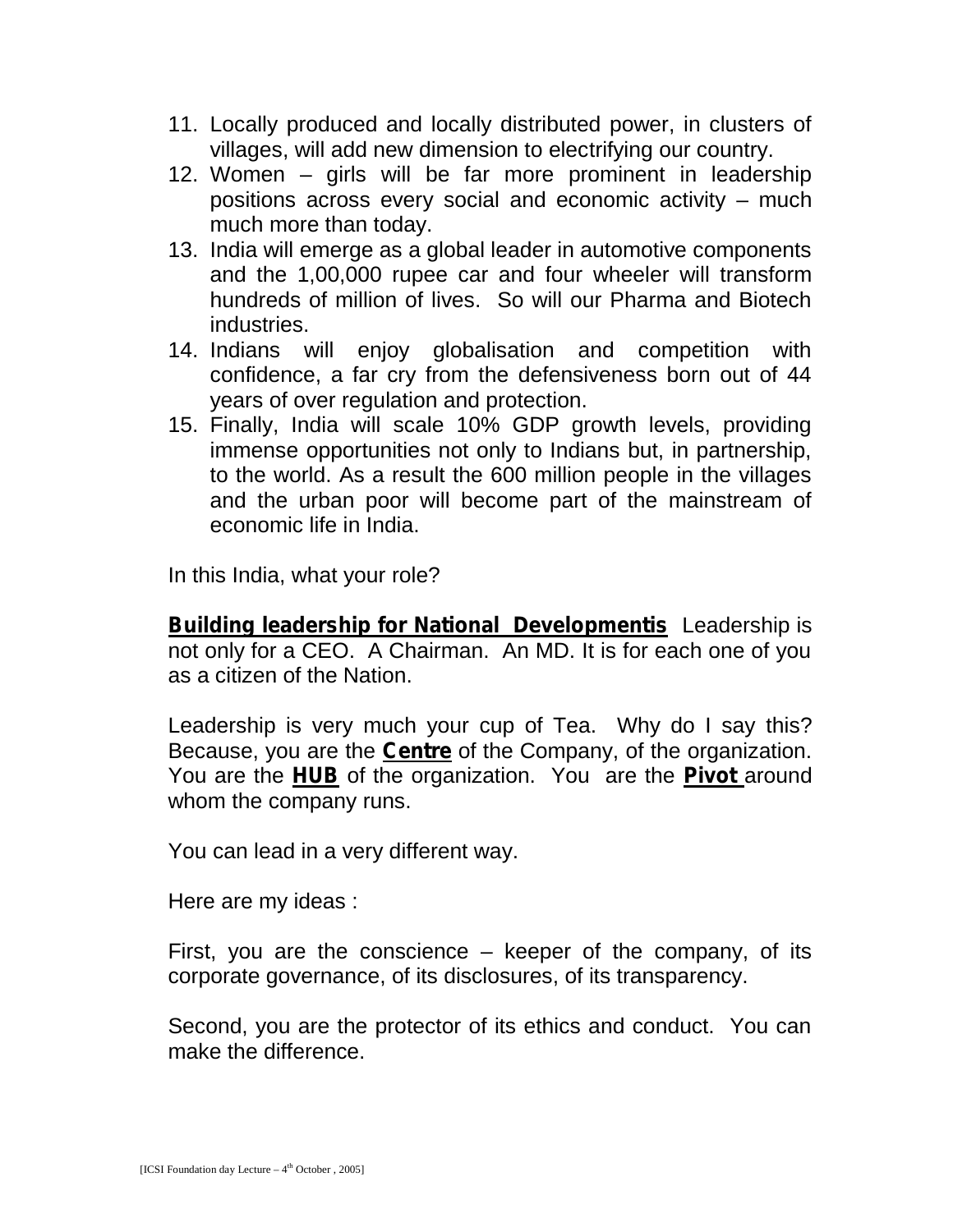Third, you can push the company to take one social issue as its mission. I, for example, have taken HIV-AIDS work.

Fourth, you can be a central figure in building synergy internally, sharing information, promoting team work and executive security. This can't be left only to HR people.

Fifth, you can help build an organization based on Trust, not mistrust, of compassion not carelessness, of giving youth and women opportunity. You can help bring people in the organization together and keep them together.

And, how can you do this?

7 Ways :

- Encourage, enable people to come to you with their problems. Don't turn them away. Listen to them
- Challenge the experts. Don't be overwhelmed by them.
- Never never neglect detail.
- Keep looking beyond the surface.
- Ignore organization chats and fancy titles
- Forget your ego. Lock it up. Listen to your heart.
- Be a perpetual optimist.

The best thing in Life is that there are many questions with no clear answers. But there is a power greater than each one of us, all of us, who looks after us.

Never forget that.

And, in national development, in company work, there are 3 unique factors to remember, to hold on to.

First, Commitment to change.

- to go beyond status quo.
- To take on vested interests
- To struggle, to strive to move
- To try and change the future.